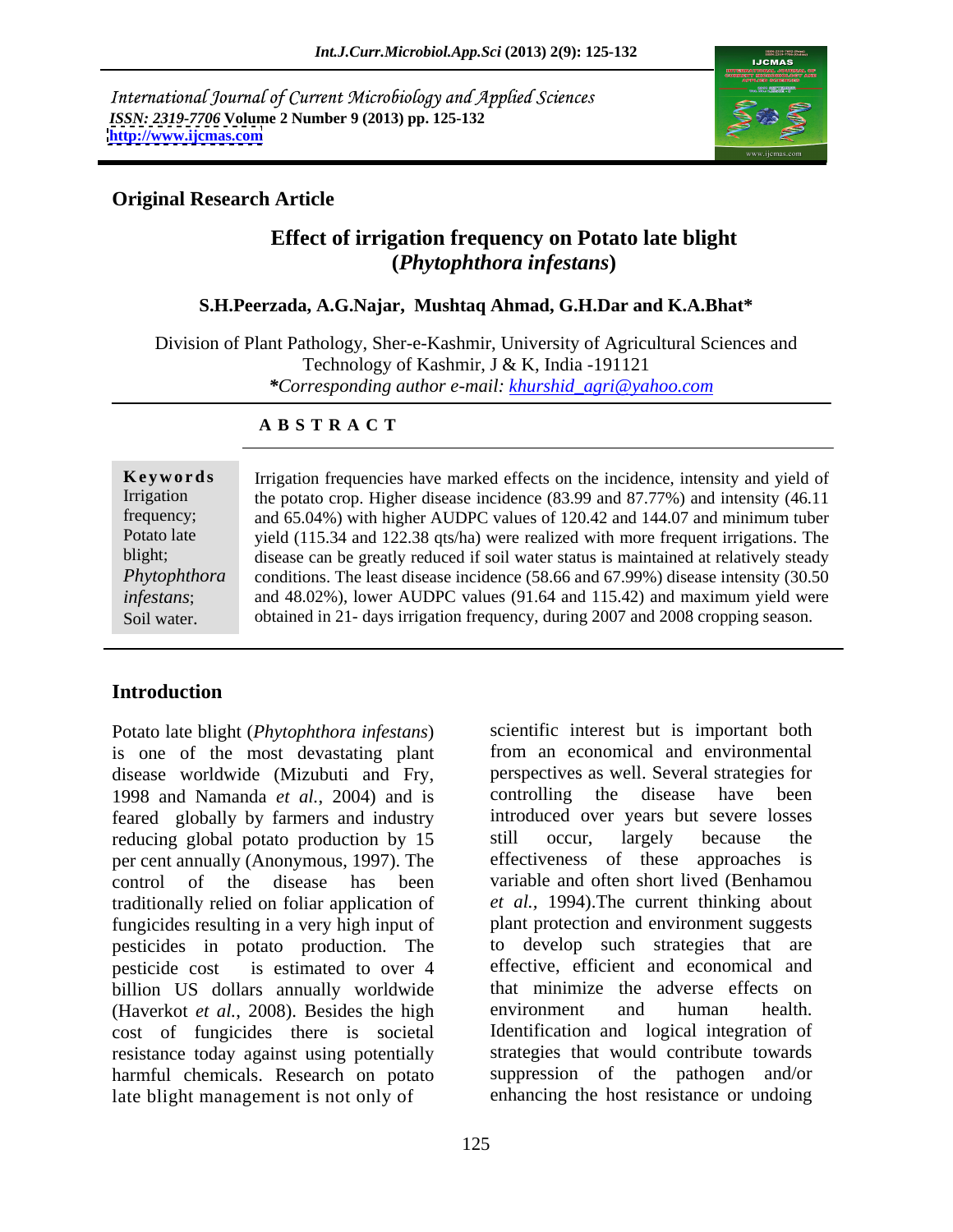therefore, to be useful in managing the potato late blight. procedure given under

Soil moisture levels and the soil **Disease incidence** temperature play important role in the incidence and spread of many plant diseases. Therefore, the frequencies of irrigation levels were assayed for their effects on late blight development.

## **Manipulation of irrigation frequency**

Four different irrigation frequencies viz., no irrigation, and irrigations at 07, 14 and 21 days intervals, were evaluated for their marked at 3 different places in the field effect on development of late blight of and the observation on the extent of the potato cv. kufri Jyoti in field trials at experimental farm of the Division of Plant stage and 10 days before dehaulming Pathology, SKUAST-K, Shalimar during using the disease rating scale given by the cropping season 2007 and 2008 in silt loam soil having field capacity 27.5 per cent and bulk density of 1.48/cc. The plot size was 3mx2m maintaining a plant spacing of 20 x 45 cm. Measured quantity of irrigation water was applied to individual plots. A two metre wide buffer zone was maintained around each plot to isolate irrigation treatments and minimize inter plot interference. Soil moisture was determined before sowing. During 2007 The disease intensity was calculated by cropping season, planting was done on commenced on  $7<sup>th</sup>$  April. In 2008 planting was done on  $28<sup>th</sup>$  March and treatment<br>started on  $15<sup>th</sup>$  April. All other recommended package of practices was followed for raising the crop (Anonymous, 2004). Moisture meter readings were recorded to determine moisture levels for scheduling irrigation levels. Check plots received no irrigation. The fields were formula. The AUDPC value was inoculated in the first week of May each year to ensure the disease outbreak the

the host predisposing factors, are likely, blight incidence and intensity were monitored at 10 days interval as per the

### **Disease incidence**

Late blight  $\frac{n}{N}$  x 100 incidence (%) =  $\frac{N}{N}$ incidence  $(\%) = N$ x 100

**Materials and Methods assessments** in the fields represented the Where n is the number of plants showing blight symptoms and N the total number of plants examined. An average of the ten average disease incidence of the field.

#### **Disease intensity and "A" Value**

An area of 0.5 x 0.5m was randomly foliage blighted was recorded at flowering Mohan and Thind (1999)

| <b>Disease</b> | Score description in terms  |
|----------------|-----------------------------|
| <b>Score</b>   | of foliage infected $(\% )$ |
|                | No visible symptoms         |
|                | $1 - 10$                    |
|                | $11 - 23$                   |
|                | $26 - 50$                   |
|                | --                          |
|                | ں ،                         |

using the following formula

| .don of numerical l<br>treatmen <sup>+</sup><br>and                                                                  |  |
|----------------------------------------------------------------------------------------------------------------------|--|
| intensity $(\% )$ =<br>commenced on $7th$ April. In 2008 planting<br>the contract of the contract of the contract of |  |
| $of \mid x \mid$ Maxim<br>was done on 28 <sup>th</sup> March and treatment                                           |  |
| started on 15 <sup>th</sup> April. All other<br>disease<br>Examined                                                  |  |
| recommended package of practices was                                                                                 |  |

 $(AUDPC "A" value)$ was determined for each genotype as per the method given by Shanner and Finney (1997) using the formula. The AUDPC value was calculated with the following formula (Shanner and Finney, 1977).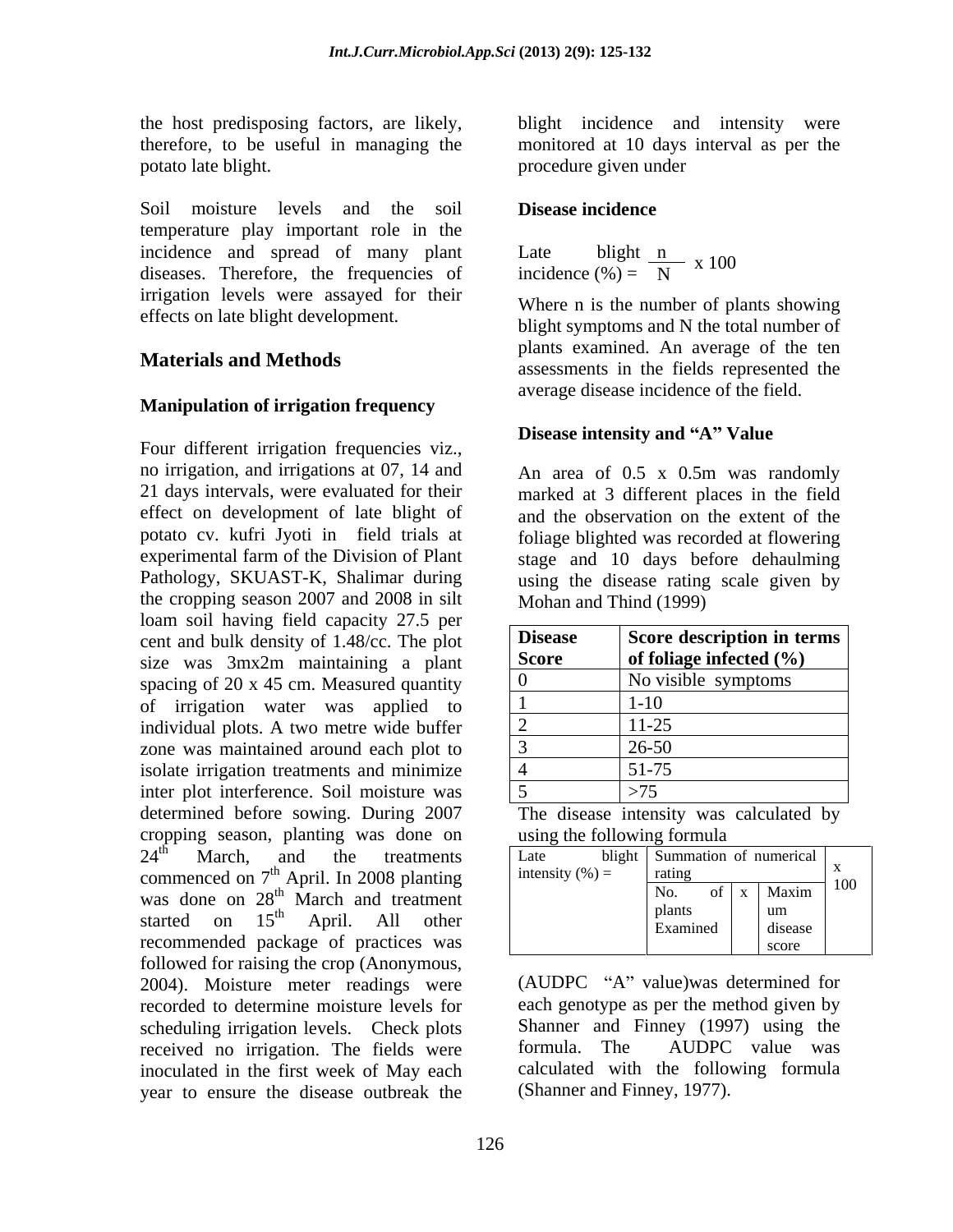| $AUDPC =$ |                         | $(24.51 - 25.86\%)$<br>$(50.00 - 55.48)$<br>$\mathbf{B}$<br>and |  |
|-----------|-------------------------|-----------------------------------------------------------------|--|
|           | $\sim$<br>$\mathbf{D}$  | obtained<br>however.<br>were<br>tubers                          |  |
|           | D <sub>3</sub><br>$D_4$ | treatments receiving irrigation at 14-21                        |  |
|           |                         | intervals. The plots receiving<br>days                          |  |
|           | $(N-1)$                 | yielded<br>interval<br>irrigation at<br>davs                    |  |
|           |                         | statistically check plots receiving no                          |  |

T = Time interval between two observations The late blight incidence was maximum

concomitant decrease in tuber yields. The (35.80-46.04%). The 'A' value obtained receiving either no irrigation or irrigation 27.44-31.08 per cent. The area under  $(25.61\%)$  in plots receiving 21 day Maximum tuber yield (145.22-164.26 q/ha) with better percentage of grade A

Where  $D = \%$  Disease intensity at 2008 cropping season (Table-2) again different dates  $(D_1 + D_2, D_2 + D_3, D_3 + D_4 \dots$  indicated maximum blight development at and so on) higher irrigation frequency compared to (24.51-25.86%) and B (50.00-55.48) tubers were however, obtained in  $\frac{2}{2}$   $\frac{1}{2}$   $\frac{1}{2}$   $\frac{1}{2}$   $\frac{1}{2}$   $\frac{1}{2}$  treatments receiving irrigation at 14-21 days intervals. The plots receiving irrigation at 7 days interval yielded statistically check plots receiving no irrigation. The results obtained during lower frequencies and un-irrigated check.  $B_1$  +  $x \mid D_2$   $x \mid D_3$   $x \mid D_1$  (24.31-23.60%) and B (30.00-33.46)  $\begin{bmatrix} x \\ y \\ z \\ z + z \\ z \end{bmatrix}$   $\begin{bmatrix} x \\ y \\ z \\ z \\ z \end{bmatrix}$   $\begin{bmatrix} x \\ y \\ z \\ z \\ z \end{bmatrix}$   $\begin{bmatrix} x \\ y \\ z \\ z \\ z \end{bmatrix}$   $\begin{bmatrix} (24.51 - 25.60\%) & and & \mathbf{D} & (50.00 - 55.46) \\ \text{tubers} & were & however, & obtained & \text{in} \\ \text{tubers} & 0 & 0 & 0 & 0 \\ \text{tubers} & 0 & 0 & 0 & 0 \\ \end{bmatrix}$  $\begin{bmatrix} x \\ y \\ z \\ z \\ z \\ z \end{bmatrix}$  +  $\begin{bmatrix} x \\ y \\ z \\ z \\ z \\ z \end{bmatrix}$  +  $\begin{bmatrix} (24.51 - 25.60\%) & \text{and} & \text{B} & (50.00 - 55.46) \\ \text{tubers} & \text{were} & \text{however}, & \text{obtained} & \text{in} \\ \text{tubers} & \text{were} & \text{it} & \text{it} & \text{it} \end{bmatrix}$  $\begin{bmatrix} \frac{x}{1} \\ \frac{y}{1} \end{bmatrix}$  (24.51-25.80%) and B (50.00-55.48)

 $N =$  Total number of observations. (87.66%) in plots receiving irrigation at 7 **Results and Discussion irrigation** at 14-21 days interval or The results obtained during 2007 cropping 67.99%). The disease intensity followed season (Table-1) revealed maximum late the same pattern with the most frequent blight development at higher irrigation irrigation at 7 days interval exhibiting the frequency compared to that at lower maximum intensity (65.04%) compared to frequencies and check (no irrigation) with other treatments and un-irrigated check disease incidence was more (69.33- was maximum (144.07-131.39) for the 83.99%) in plots receiving irrigation at 7- plots receiving more frequent irrigation at 14 days interval compared to the plots 7-14 days interval; un-irrigated plots, at 21 days interval (53.33-58.66%). The the disease. The tuber yield were, disease intensity was maximum (46.11%) however, maximum 164.26 q/ha in plots in treatments receiving irrigation at 7 days receiving least frequent irrigation at 21 interval; irrigation at 14 and 21 days days interval followed by those receiving interval, however, did not show any irrigation at 7-14 days interval (122.38 significant decrease in disease intensity 143.10 q/ha). The un-irrigated plots compared to no irrigation application exhibiting minimum tuber yield (112.90 (check) exhibiting disease intensity of q/ha). The A grade tubers were maximum disease progress curve (A value) irrigation followed by (23.00-19.12%) calculated on periodical observations on those of receiving irrigation at 7 and 14 late blight intensity revealed maximum days interval. An insight into data obtained A' valve for 7 days irrigation intervals during 2007 (Fig. 1) reveals maximum late (120.42) followed by that for 14-21 days blight intensity at maximum soil moisture irrigation intervals (91.64-94.92), whereas levels, obtained after providing most the plots receiving no irrigation exhibited frequent irrigation at 7 days interval, the minimum A value (80.12) for the disease. intensity decreases as the soil moisture days interval compared to those receiving receiving no irrigation at all (66.77-  $(35.80-46.04\%)$ . The 'A' value obtained however, exhibited least 95.27 A value for  $(25.61\%)$  in plots receiving level decreases with lesser frequent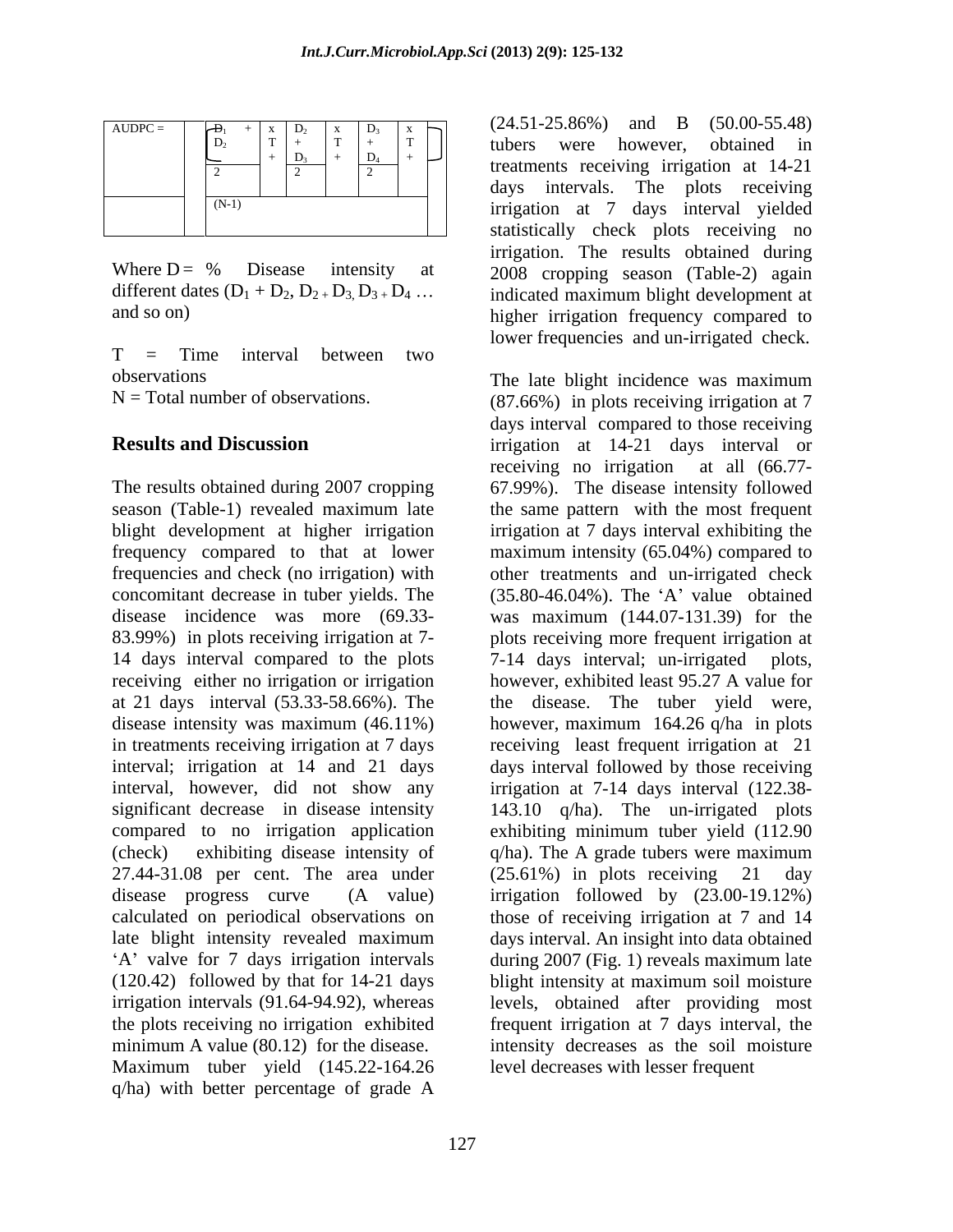| <b>Irrigation</b> | <b>Disease</b>                                                     | Disease |        | Yield  |       | **Tuber grade (%)     |       |
|-------------------|--------------------------------------------------------------------|---------|--------|--------|-------|-----------------------|-------|
| interval          | Incidence   intensity   Value   (qtls/ha.)   Grade   Grade   Grade |         |        |        |       |                       |       |
| (days)            |                                                                    | (%)     |        |        |       |                       |       |
|                   | 83.99                                                              | 46.1.   | 120.42 | 115.34 |       | 21.32   49.88   28.78 |       |
|                   | (68.87)                                                            | (42.70) |        |        |       |                       |       |
| 14                | 69.33                                                              | 31.68   | 94.92  | 145.22 | 25.86 | $50-1$                | 24.12 |
|                   | (59.42)                                                            | (34.19) |        |        |       |                       |       |
| 21                | 58.66                                                              | 30.50   | 91.64  | 164.26 |       | 24.51   55.48   20%   |       |
|                   | (50.08)                                                            | (33.35) |        |        |       |                       |       |
| Check             | 53.33                                                              | 27.44   | 80.12  | 122.74 |       | $19.40$ 50.04 30.60   |       |
|                   | (46.98)                                                            | (31.58) |        |        |       |                       |       |
| CD(0.05%)         | 9.78                                                               | 7.31    | 10.44  | 21.98  | 1.41  | 2.03                  | 2.11  |

Table.1 Effect of different irrigation frequencies on late blight of potato cv.<br>Kufri jyoti during 2007 Kufri jyoti during 2007

\*Repeated at 10 days interval, data are mean of five replications.

\*\*Figures in parenthesis are per cent tuber grade

Recording of data started on May 20<sup>th</sup>, 2007

Figures in parenthesis are arc sine transformed values

**Table.2** Effect of different irrigation frequencies on late blight of potato cv. Kufri jyoti during 2008

| Irrigatio.n   | <b>Disease</b>                                                                  | <i><b>*Disease</b></i> | $\mathbf{A}^{\bullet}$ | Yield  |      | **Tuber grade (%)                                                                    |
|---------------|---------------------------------------------------------------------------------|------------------------|------------------------|--------|------|--------------------------------------------------------------------------------------|
| interval      | Incidence   intensity   Value   (qtls/ha.)   Grade   Grade   Grade <sup> </sup> |                        |                        |        |      |                                                                                      |
| (days)        | (9/0)                                                                           |                        |                        |        |      |                                                                                      |
|               | 87.66                                                                           | 65.04                  | 144.07                 | 122.38 |      | $19.12$ 58.66 22.20                                                                  |
|               | (74.18)                                                                         | (54.27)                |                        |        |      |                                                                                      |
| 14            | 75.99                                                                           | 46.04                  | 131.39                 | 143.10 |      | 23.00   55.81   21.17                                                                |
|               | (61.10)                                                                         | (42.69)                |                        |        |      |                                                                                      |
| 21            | 67.99                                                                           | 48.02                  | 115.42                 | 159.60 |      | $\begin{array}{ c c c c c c c c } \hline 25.61 & 60.35 & 14.00 \\\hline \end{array}$ |
|               | (56.07)                                                                         | (43.69)                |                        |        |      |                                                                                      |
| No irrigation | 66.67                                                                           | 35.80                  | 95.27                  | 112.90 |      | $18.48$ 51.57 29.93                                                                  |
|               | (54.81)                                                                         | (36.62)                |                        |        |      |                                                                                      |
| CD (0.05%)    | 11.28                                                                           | 10.15                  | 25.08                  | 2.01   | 3.12 | 2.98 1.99                                                                            |

\*Repeated at 10 days interval, data are mean of five replications.

\*\* Figures in parenthesis are per cent tuber grade

Recording of data started on May  $19^{th}$ , 2008

Figures in parenthesis are arc sin transformed values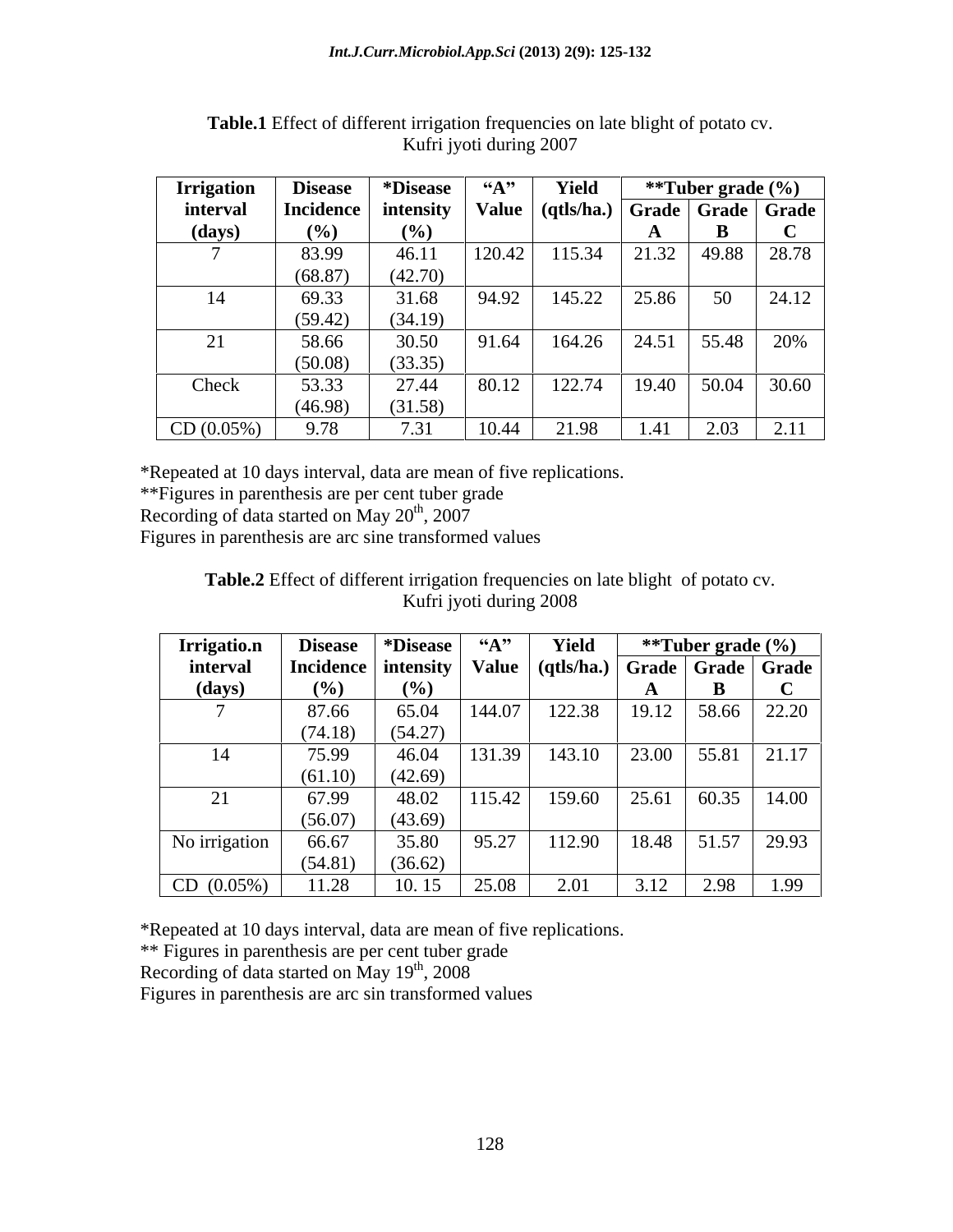

**Fig.1** Effect of moisture levels on the development of late blight of potato during cropping season-2007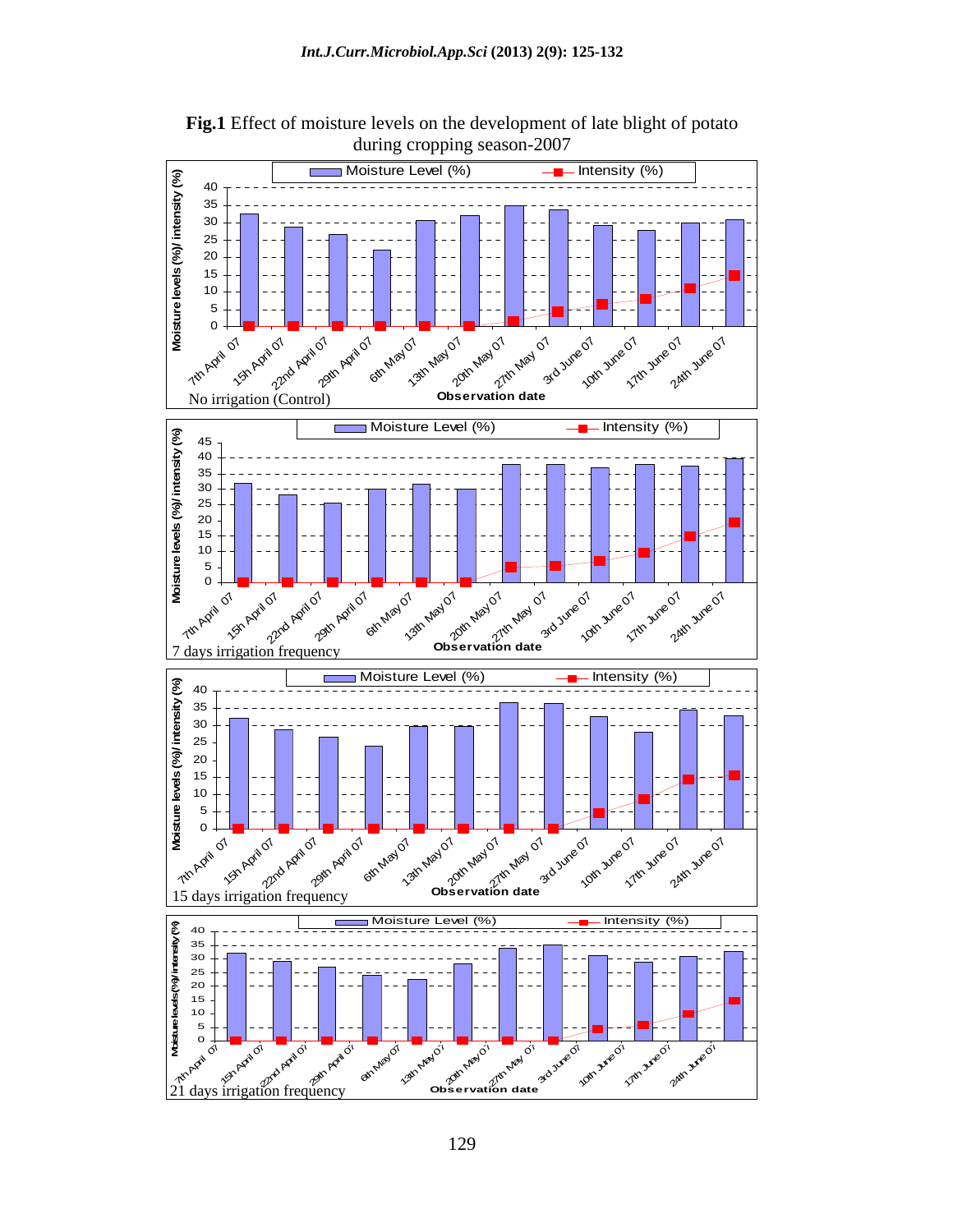

**Fig.2** Effect of moisture levels on the development of late blight of potato during cropping season-2008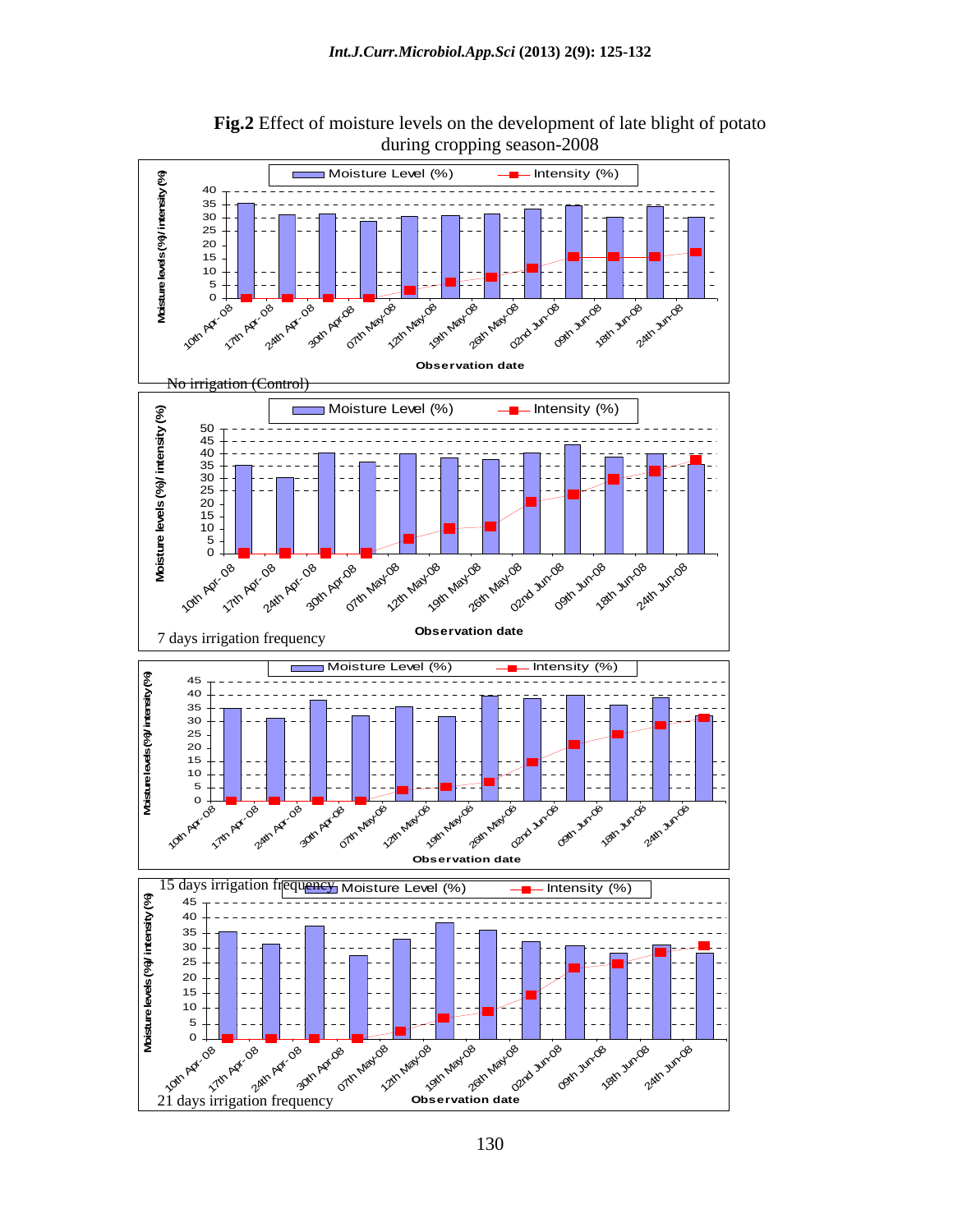7 days interval, the intensity decreases as and Duniway, 1995) which is in

Soil moisture levels and the soil fields predisposing potato crop to temperature play important role in the infection. Conditions of wet and dry cycles incidence and spread of many plant diseases. Therefore, the frequencies of cycle of most *Phytophthora* spp. (Gisi *at*  irrigation levels were assayed for their effects on late blight development. More frequent irrigation at 7-14 days intervals irrigations usually provide a wet-dry cycle were found to exhibit maximum (69.33- in soil, favoring sporangia formation 83.99) blight incidence compared to less during the dry period and zoospore release frequent irrigation at 21 days intervals or during the flooding (Bowers and Mitchell, no irrigation (53.33-58.66). Similarly the 1990). Thus the frequent irrigations at 7 disease intensity was maximum (46.11%) in treatment receiving irrigation at 7 days suitable for pathogen spread and intervals compared to irrigation at 21 days proliferation and seem to predispose the interval (30.50%). The result obtained during 2008 cropping season again indicate maximum blight development at **References** higher irrigation frequencies than check. The late blight incidence was maximum Anonymous, 1997., The International (87.66%) plots receiving irrigation at 7 days interval compared to those receiving irrigation at 21 days interval for receiving 59.<br>
no irrigation at all (66.67). The disease Anonymous, 2004., Production no irrigation at all (66.67). The disease followed same pattern with the most recommendation for vegetables frequent irrigation exhibiting maximum (Kashmir Division). Agriculture intensity (65.04%) compared to no Technology Information Centre. irrigation 35.80 per cent. The obtained<br>
results are in accordance with those Sher-e-Kashmir University results are in accordance with those Sher-e-Kashmir University of Bowers and Mitchell (1990), Bowers *et al.* (1990) and Ristaniso (1991). The occurrence and spread of crown rot (*Phytophthora capsici*) disease of pepper was found to depend on irrigation intervals (Cafe-Filho and Duniway, 1995). The frequency of furrow irrigation and flooding duration was also found to have

irrigation. Similar trend was observed (Bowers and Mitchell, 1990). Higher during 2008, perusal of the data, (Fig.2) disease incidence and mortality of pepper reveals maximum late blight intensity at plants occurred with more frequent maximum soil moisture levels, obtained irrigations and longer duration of flooding after providing most frequent irrigation at (Bowers and Mitchell, 1990; Cafe-Filho the soil moisture level decreases with consonance with the present findings lesser frequent irrigation. where frequent irrigations create flooding and Duniway, 1995) which is in and water-stagnation-like conditions in the fields predisposing potato crop to requiring maintaining the life *al*., 1980) also confirms our observations. In practice, rainfall and periodic furrow 14 days intervals create soil condition suitable for pathogen spread and host to infection by *P. infestans*.

# **References**

- Anonymous, 1997., The International Potato Centre Annual Report. International Potato Centre, Lima, pp 59.
- Anonymous, 2004., Production recommendation for vegetables (Kashmir Division). Agriculture Technology Information Centre. Directorate of Extension Education. Sher-e-Kashmir University of Agricultural Sciences and Technology of Kashmir, p. 9.
- Bowers, J.H., and Mitchell, D.J., 1990. Effect of soil-water matric potential and periodic flooding on mortality of pepper caused by *Phytophthora capsici*. Phytopathol. 80 : 1447-1450.
- a direct effect on *Phytophthora* diseases a linduction of systemic resistance to pythium damping off in cucumber Benhamou, N., and Belanger, R.R., 1998. Induction of systemic resistance to pythium damping off in cucumber